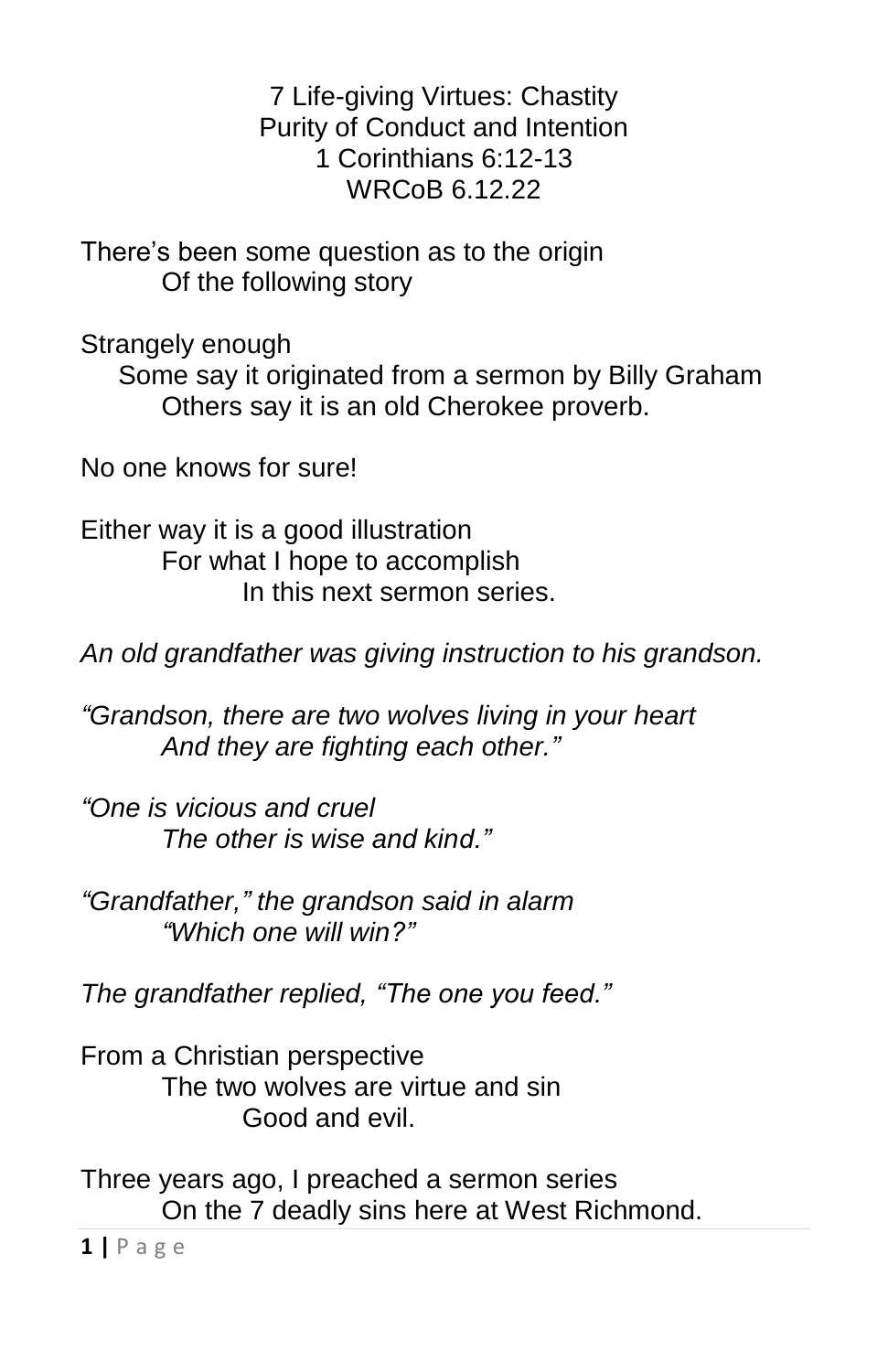- 1. Lust
- 2. Gluttony
- 3. Greed
- 4. Sloth
- 5. Wrath
- 6. Envy
- 7. Pride

You won't find this list in the Bible

It is not one like the Ten Commandments Or the Nine Fruits of the Spirit.

Nonetheless, the 7 Deadly Sins are biblically-based Created by the early church As a form of instruction and discipline.

Over the course of this summer I want us to look at the counter-virtues To the 7 Deadly Sins.

Virtues that shape our life.

They "hold sway" over the 7 deadly sins.

Serve as a fortress against them.

- 1. Chastity over Lust
- 2. Temperance over Gluttony
- 3. Charity over Greed
- 4. Diligence over Sloth
- 5. Patience over Wrath
- 6. Kindness over Envy
- 7. Humility over Pride.

Many of these words are not found in today's vernacular.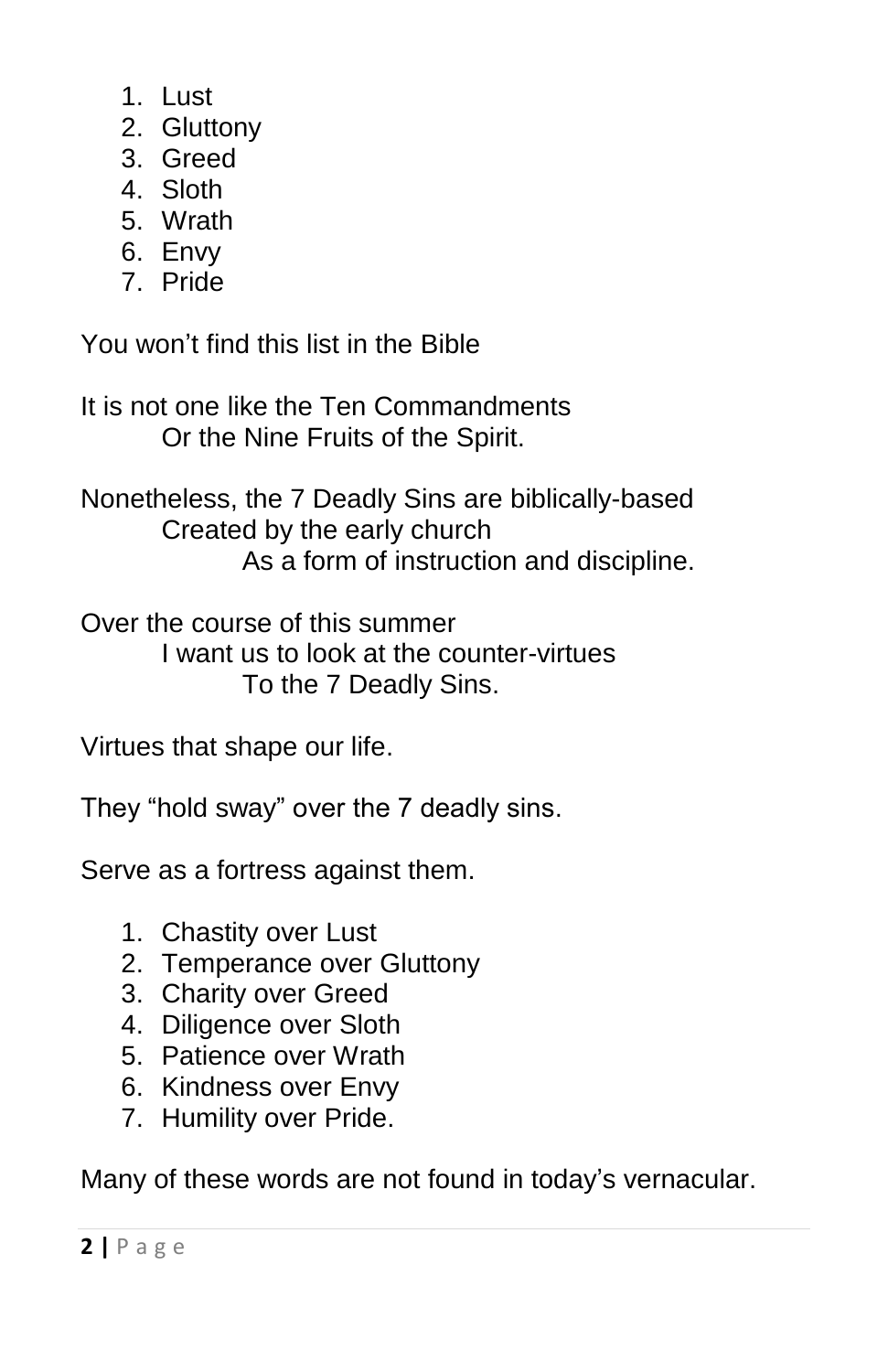But let's learn what they mean And apply them to our daily living.

Today we look at chastity

 $\sim$ According to Wikipedia:

*Chastity is [sexual behavior](https://en.wikipedia.org/wiki/Human_sexual_activity) of a man or woman that is acceptable to the [moral](https://en.wikipedia.org/wiki/Morals) standards and guidelines of their culture, civilization or [religion.](https://en.wikipedia.org/wiki/Religion)* 

All major religions teach chastity Christianity, Islam, Judaism, Hinduism, and Buddhism.

Throughout the world in almost all religions and cultures Sex before or outside of marriage is forbidden.

I know a few exceptions in African cultures.

In the Islamic law called Sharia Premarital sex or adultery is punishable by death.

Sounds harsh doesn't it? Do you know where the law originates? The Book of Leviticus.

The Merriam-Webster dictionary has a definition I really like.

*Chastity—purity in conduct and intention, restraint and simplicity in design or expression, personal integrity.*

I begin with two examples from the Bible.

They involve the two Josephs.

The one in the OT, and the one in the NT.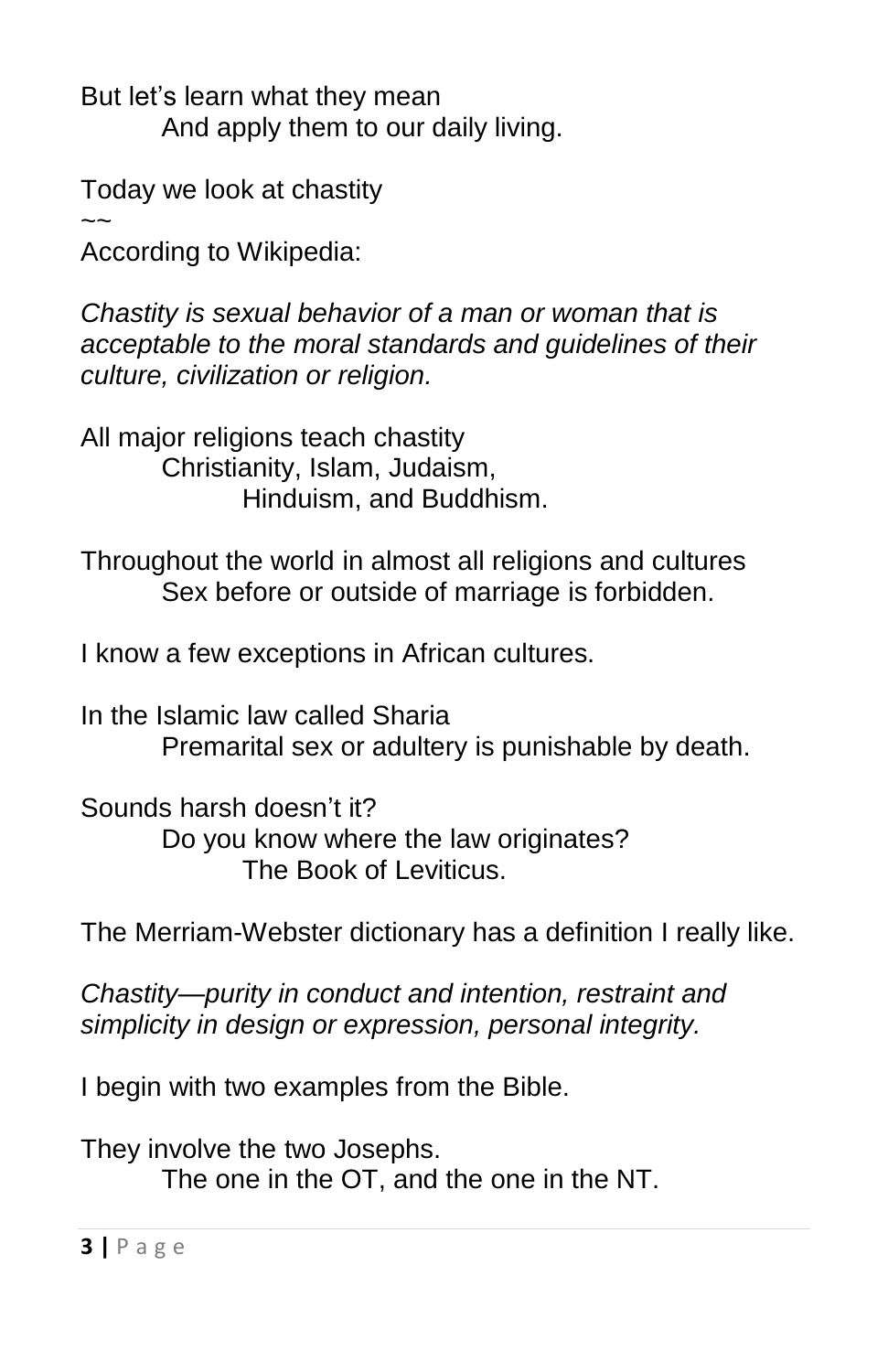Joseph, the son of Jacob

Was sold into slavery by envious brothers.

In Egypt, he served under Potiphar A high-ranking government official.

Due to his savvy and trustworthiness Potiphar put Joseph in charge of his whole household.

Joseph was young and handsome And Potiphar's wife tried to seduce him.

But he refused her advancements saying.

## **Genesis 39:9 NLT No one here has more authority than I do. He has held back nothing from me except you, because you are his wife. How could I do such a wicked thing? It would be a great sin against God."**

Joseph exemplifies what it means To be pure in conduct and intention.  $\sim$ 

In the New Testament When our second Joseph Heard of his fiancé Mary's pregnancy

Rather than breaking off the engagement

## **Matthew 1:24b-25 NRSVUE He took her as his wife <sup>25</sup> but had no marital relations with her until she had given birth to a son, and he named him Jesus**

Here again is an example of purity in conduct and intention.

This is chastity.

 $\sim$ Jesus taught purity in conduct and intention.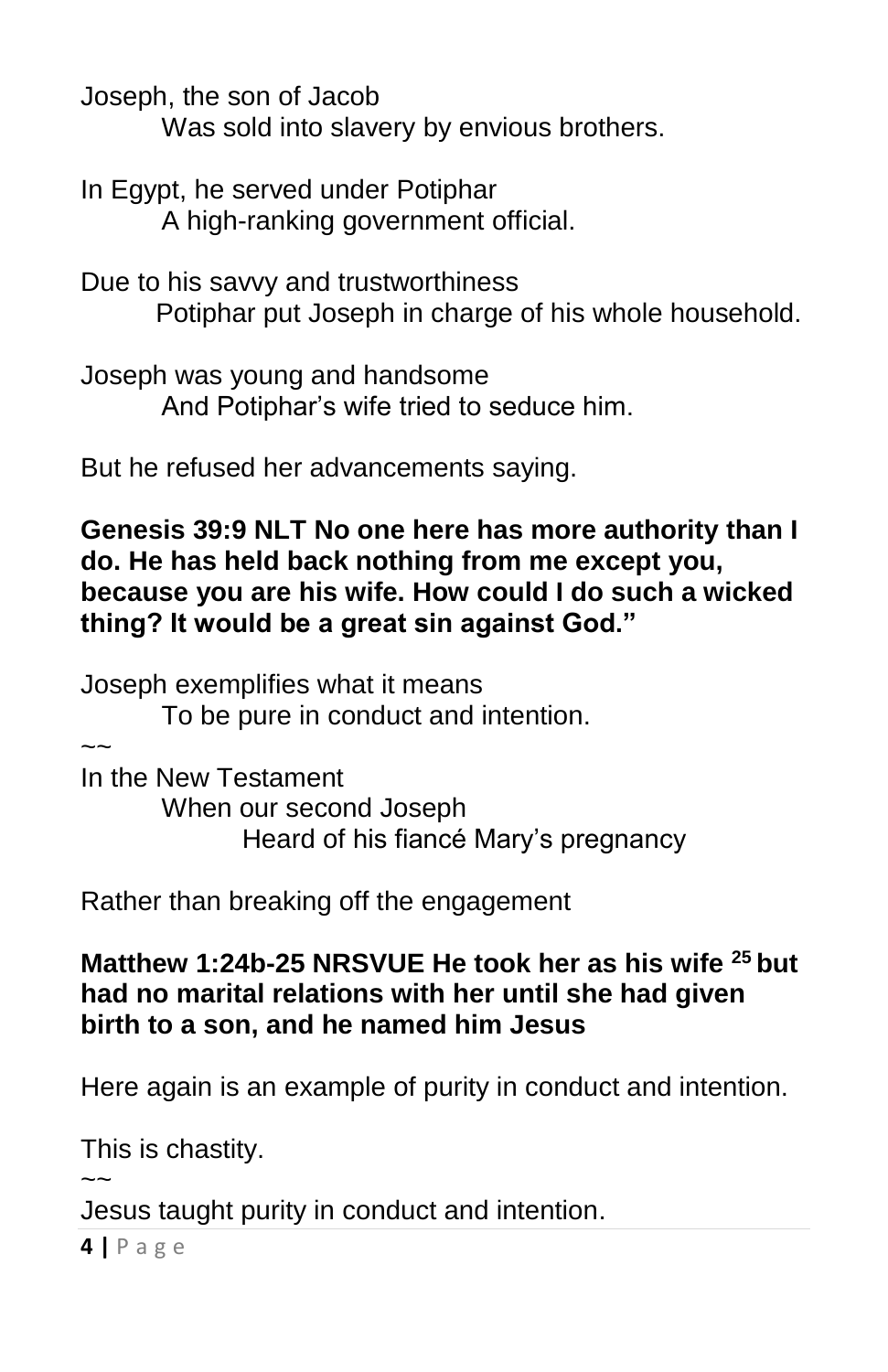In his Sermon on the Mount Jesus offered a series of challenges Based on his interpretation of Jewish Scripture.

He starts by saying.

**Matthew 5:27-28 NRSVUE "You have heard that it was said, 'You shall not commit adultery.' <sup>28</sup> But I say to you that everyone who looks at a woman with lust has already committed adultery with her in his heart.**

Not only can our actions be sinful Jesus says our thoughts and intentions as well.

So, what do you think?

Is Jesus being prudish and unrealistic?

I mean, who hasn't lusted at one time or another?

We live in a sexually liberated society, don't we?

Jesus was single. He should have had a wife. Right?

William Willimon in his great book *Sinning Like a Christian,* writes

*That we should have such curiosity about the sexuality of Jesus, his possible romantic attachments, Mary Magdalene as a girlfriend, and so on, is telling. We can't imagine a human being who is not obsessed with sex.*   $\sim$ 

Interestingly, Jesus and the Apostle Paul Also lived in a sexually liberated society.

**5 |** P a g e Not the Jewish society, of course But the forced-upon-them Roman society.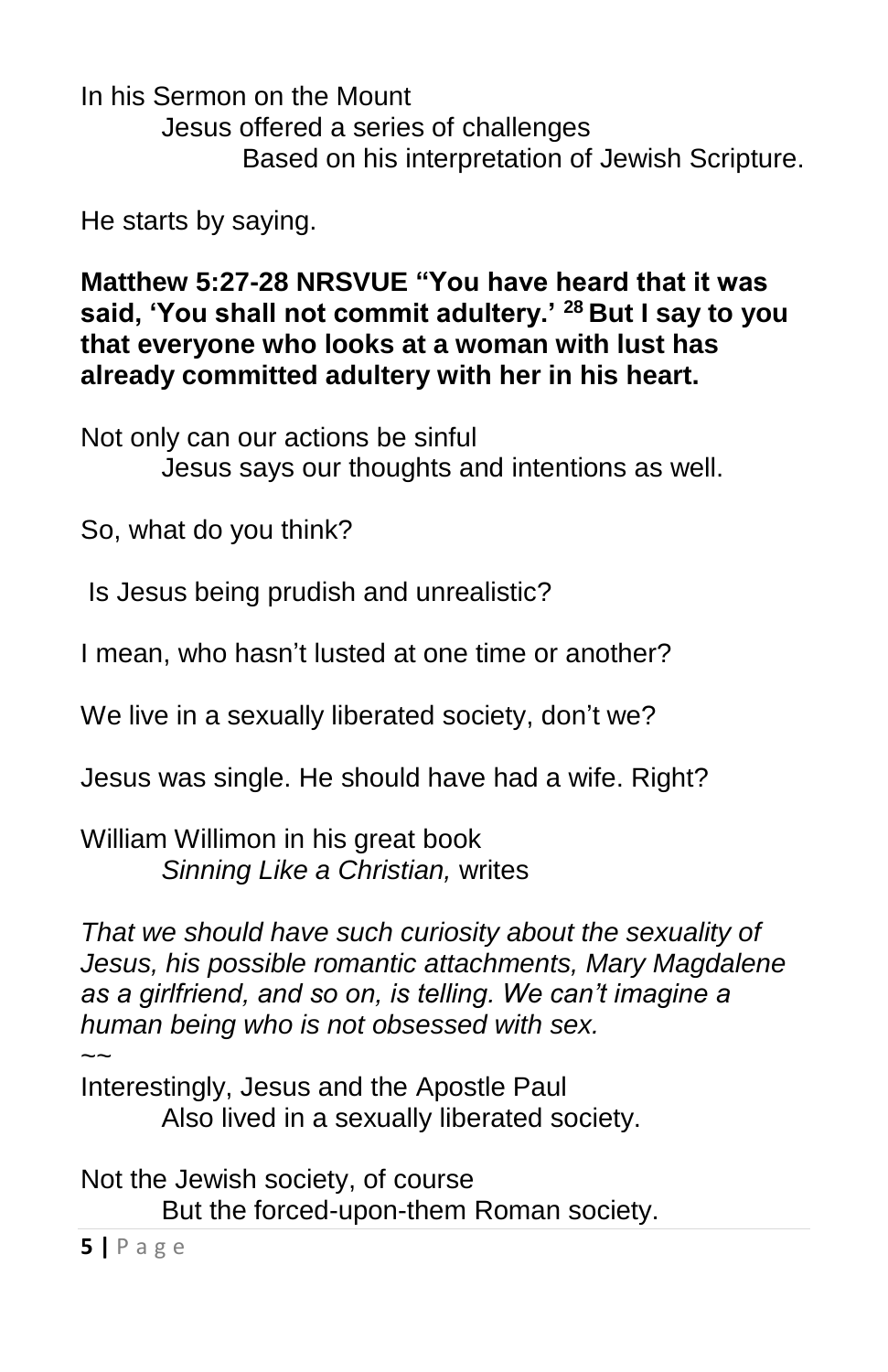The Greek and Roman societies Had an unquenchable thirst for sex.

Jesus taught against its permissiveness. The Apostle Paul did too. And we need to, too.

Sociologists are discovering the truth concerning chastity.

An article from the website Harvard Anscombe Society Entitled, *Chastity, The Forgotten Virtue.*

*The facts are startling: In 2006, the Guttmacher Institute reported that about 95% of the American public had sex before marriage. Now, 40% of births in the United States are to unwed mothers (while it was just 4% in 1940).*

*The research in the social sciences increasingly shows how destructive sexual permissiveness has been. According to Premarital Sex in America: How Young Americans Meet, Mate and Think About Marrying by sociologists Mark Regnerus and Jeremy Uecker, sexually active young adults often feel "guilt, regret, temporary self-loathing, rumination, diminished self-esteem, a sense of having used someone else or been used, a sense of having let yourself down, discomfort about having to lie or conceal sex from family, anxiety over the depth and course of the relationship, and concern over the place or role of sex in the relationship."*

Noted in the article was that girls who were sexually active

*"were about 11 times more likely than virgins to report elevated depression symptoms." Virgins, on the other hand, "tend to be a self-confident and accomplished lot."*

**6 |** P a g e Not only are the young women affected Pornography and casual sex harm young men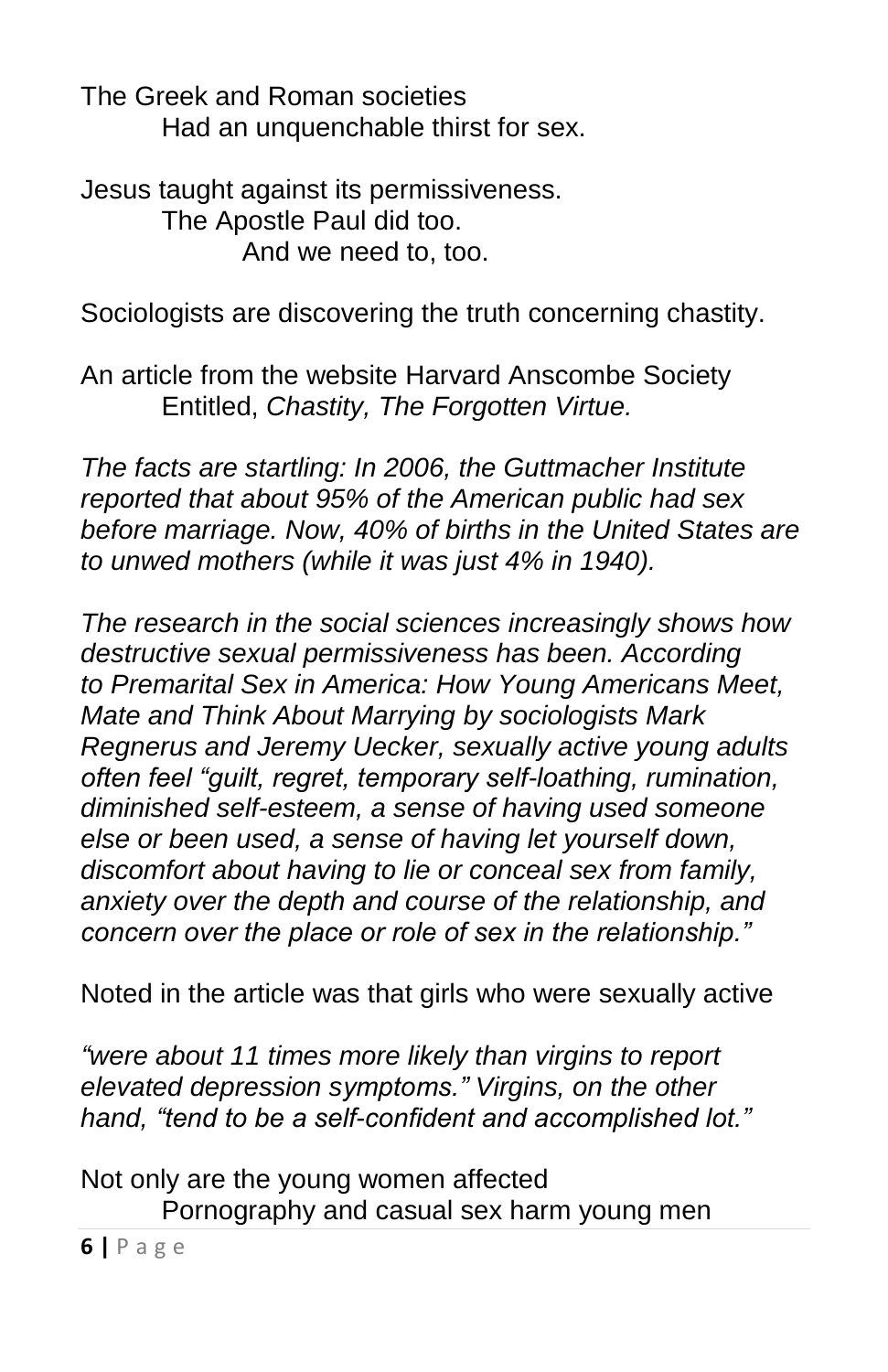*"by creating a kind of insatiable desire for more sex and a wider variety of sexual experiences."*

 $\sim$ Let's unpack this word, chastity.

Ryan Dueck from the Lethbridge Mennonite Church In Lethbridge, Alberta, Canada writes

*Chastity. For some, it might almost be synonymous with "celibacy" (it's not). Or, it might call to mind a time when women's virtue was policed by men, or when people were ruled over by puritanical religious leaders who set forth restrictions around sex and desire that were not only virtually impossible but also unhealthy.* 

Healthy chastity affirms

The power and goodness of sexual desire When expressed in healthy ways

In a marriage characterized by trust Commitment and mutual agape love.

Sexual desire is a God-given good thing.

But sexual desire is very powerful And it can easily be distorted or perverted Overpowering purity and the best of intentions.

With the help of the Holy Spirit

We can control the strongest of sexual desires.

 $\sim$ 

In our passage from Corinthians

Paul says since we (him and us both) Live in a culture where pretty much Everything is permissible.

We need to discern what is beneficial.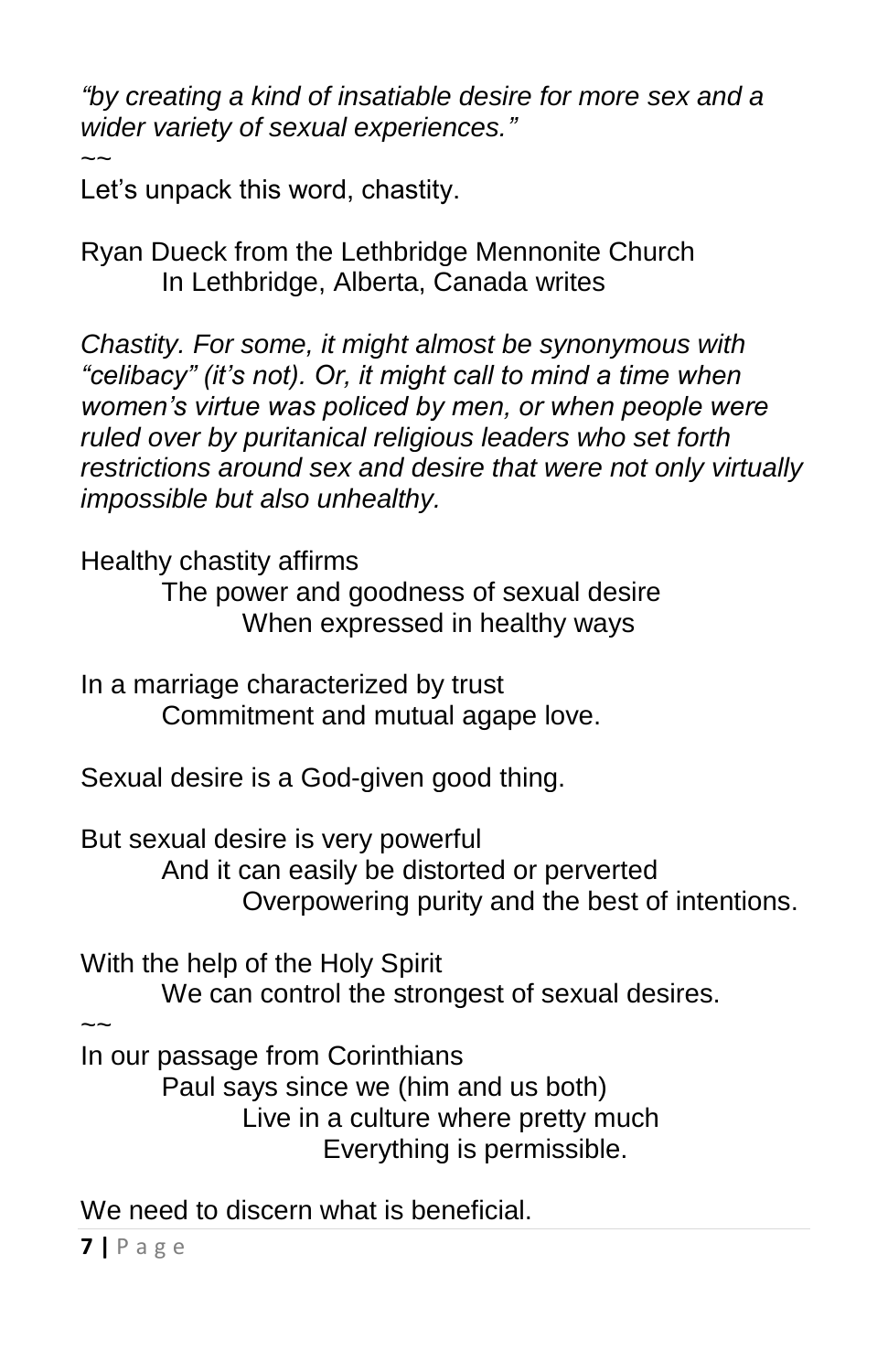When we become Christian We are adopted into the family of God.

We belong to Jesus Every part of us, body, mind and soul.

We become a dwelling place for the Spirit.

What we do with our bodies effects the Spirit.

From William Willimon.

*We Christians overlook how countercultural it is for the church to assert that all of life, even our sexual life, is to be lived for the glory of God and the good of our neighbor.*

Chastity may be an old term not much used any more

But the principle of chastity continues to be totally relevant.  $\sim$ 

Sex permeates our society.

It is crazy thick on the internet.

Pornography makes up 60% of daily web traffic Of all users in the US.

40% visit porn sites at least once a month.

90% 0f 8-16-year-olds who have internet access Have viewed pornography online.

The average age of exposure is 11-years-old.

We have got a problem.

What do we do?